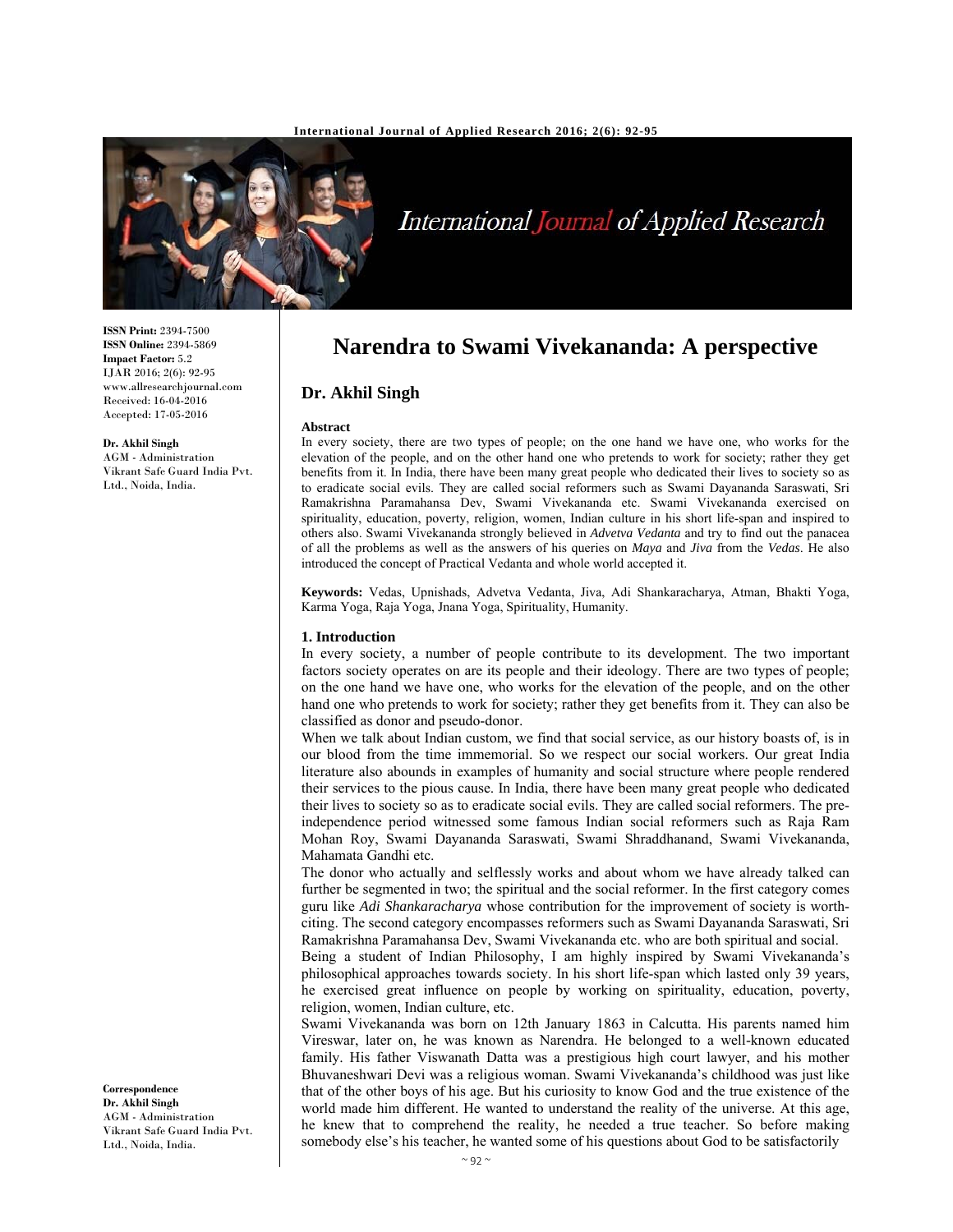answered. He searched for the right teacher, who could guide him the right path of God. It, therefore, shows that he was very much curious from his childhood.

In 1881, when Narendra was studying in the General Assembly Institution, Prof. W.W. Hastie, the principal, while explaining the word "TRANCE" in Wordsworth's "The Excursion", said "Such experience is the result of the purity of mind and concentration on some particular objects, and it is rare indeed, particularly in these days. I have seen only one person who has experienced that blessed state of mind, and he is Sri Ramakrishna Paramahansa Dev of Dakshineshwar. You can understand if you go there and see for yourself.

This was when Swami Vivekananda started coming to Sri Ramakrishna Paramahansa Dev ashram to experience the blessed state of mind. He continuously remained in touch with Sri Ramakrishna Paramahansa Dev and accepted him his guru.

In 1886, Sri Ramakrishna Paramahansa Dev passed away and left the responsibilities of his disciples on Narendra. He then along with other disciples renounced to accomplish the mission of his spiritual teacher. This is when Narendra transformed himself into Swami Vivekananda. After renouncement, he travelled pan India and understood all the issues India was facing at that time. He decided to participate in the World Religious Congress held in America in 1893. His visit to the congress was the turning point of Swami Vivekananda's life; he was globally recognized after that.

Swami Vivekananda strongly believed in Indian philosophy and *Advetva Vedanta*. He studied the *Vedas* and the *Upnishads*. He knew that the root cause of all the problems was ignorance, and he could find out the panacea of all problems as well as the answers of his queries on *Maya* and *Jiva* from the *Vedas*.

Binding the whole world to the religion, he advocated for the unity and social services which is altogether known as Universal Religion. Religion is deeply rooted in man and his blood since his birth. It is a relationship between soul and God. In simple word we define religion an organized system of beliefs, ceremonies, and rules used to worship a god or a group of gods or an interest, a belief, or an activity that is very important to a person or group is called religion. If we talk about in detail it is "a set of beliefs concerning the cause, nature, and purpose of the universe, especially when considered as the creation of a superhuman agency or agencies, usually involving devotional and ritual observances, and often containing a moral code governing the conduct of human affairs."1

Swami Vivekananda explains that religion doesn't consist of erecting temples or building churches or attending public worship. In simple words, religion consists of realization. Therefore, spiritual realization is religion. Swami Vivekananda said that "I shall try to bring before you the Hindu theory that religions do not come from without, but from within. It is my belief that religious thought is in man's very constitution, so much so that it is impossible for him to give up religion until he can give up his mind and body, until he can give up his thought and life." 2

He further said that the supreme reality is the only source of happiness. True religion teaches us that the goal of life has to be sought in *Atman* only. Swami Vivekananda gave equal importance to all the religions in the world. He illustrates from the Islam. The followers of Islam are equal. This is the special quality of that religion. What comes to preach to the world is their faith.

In Hinduism spirituality is its soul. Swami Vivekananda focused out that "in no other religion, in no other sacred books of the world will you find so much energy spent in defining the idea of God. They tried to define the idea of soul, so that no earthly touch might mar it. The spirit must be divine; and the spirit understood as spirit must not be made into a man. The same idea of unity, of the realization of god, the omnipresent, is preached throughout. They think it is all nonsense to say that he lives in Heaven, and all that." 3 Spirituality is the main essence in Hinduism.

Whole of the world community is expecting a religion, which is acceptable to the whole world. Humanity of one of them. Humanity in the society with different social organization are representing different needs of the man. Man and his spiritual aspiration and struggles are represented by the various religions of the world. The various world religions have been indulging in mutual criticism, vilification and persecutions. Swami Vivekananda told that "we must understand all of those religions have proved their strength, their worth and their necessity for mankind." 4

He understood the equal status of all the religions and the religious plurality in human society. He also said that "each religion, as it were, takes up one part of the great universal truth and spends its whole force in embodying and typifying that part of the truth. It is therefore, an addition and not exclusion."5

All the religions of the world together constitute one whole. All religions are valid means to the same end. It is not necessary to change one religion. To enrich one's life, one can accept some of the good points in other religions. In Swami Vivekananda words, "my idea, therefore, is that all the religions are different forces in the economy of God, working for the good of mankind." 6 It has shown his identification of equal status of all the religions.

Swami Vivekananda also suggested four methods of spiritual realization. These are called *Yogas*.

- I. Bhakti Yoga
- II. Karma Yoga
- III. Raja Yoga
- IV. Jnana Yoga*.*

**Education:** Swami Vivekananda's view is that education prepares an individual for the struggle for existence. It is not information of knowledge which will insert into the mind of a child by force. For getting a degree is not an education, the proper education must be viewed on the basis of character, mental powers, intelligence and inculcates. Swami Vivekananda believed that same omnipresent and omniscient soul resides in every man and in every animal – however weak, small or great. "The difference is not the soul, but in manifestation". In Swami Vivekananda words "Education is the manifestation of perfection already reached in man." 7

 According to Swami Vivekananda, education is a process in which the young minds, will receive strength, energy and vigorous character. By the way of getting this process, the individual will mould themselves of their life. "All knowledge and all powers are within. What we call power; secrets of nature and force are all within. All knowledge comes from the human soul. Man manifests knowledge, discovers it with himself, which is pre-existing through eternity."8

Swami Vivekananda was highly influenced by the classical Indian philosophy. His thoughts were mainly shaped by the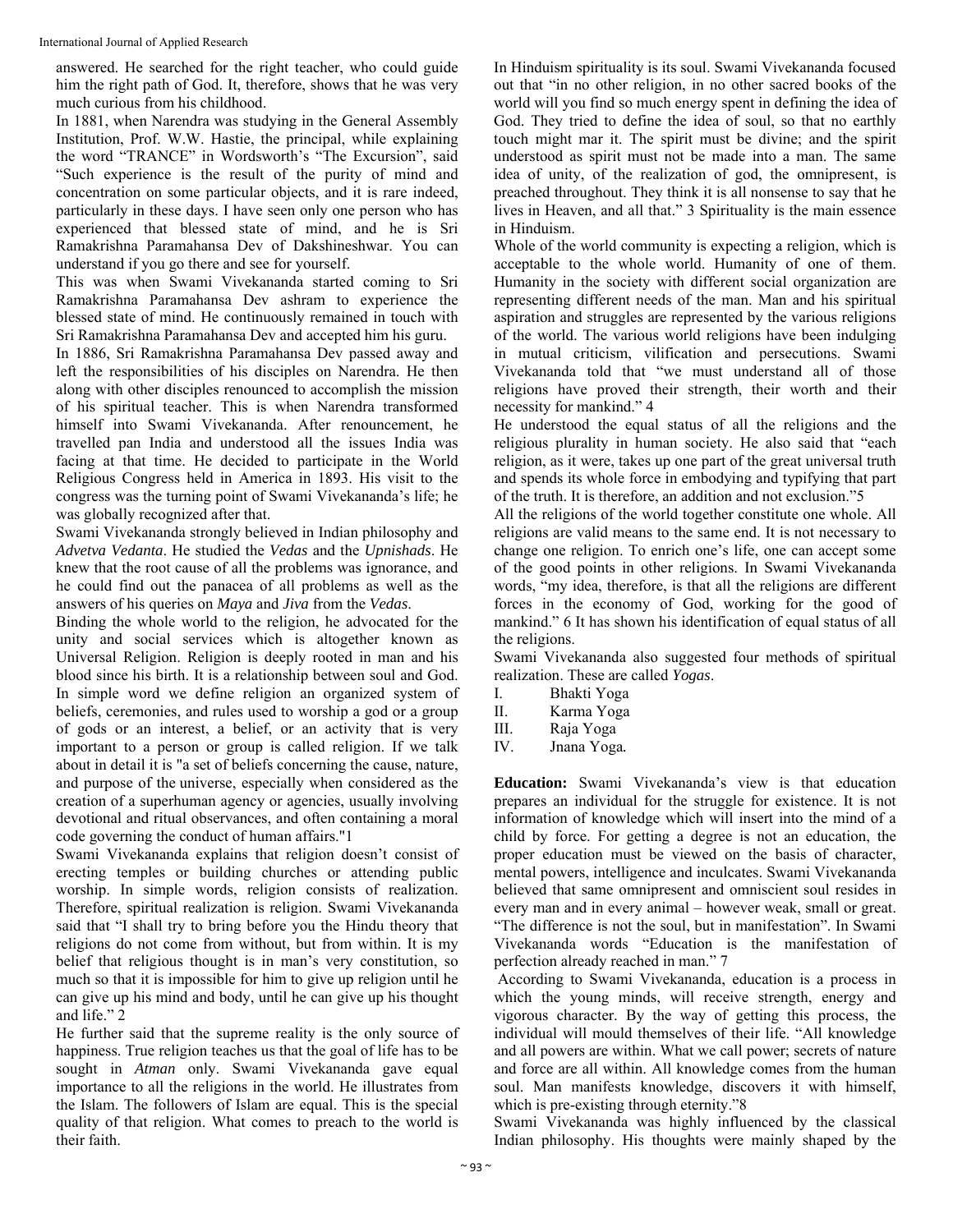International Journal of Applied Research

Vedanta and those are generally called *Neo-Vedanta*. His *Vedanta* is practical and not the abstract. He applied *Vedanta* to practical life. He strongly believed in the universal brotherhood of man and upliftment of mankind. Service and renunciation were the two key words which he believed most and tried to apply for the development of our society.

Swami Vivekananda also felt about the education that young boys and girls receive is very negative. He thinks they do not gain confidence or self-respect from this education, so according to Swami Vivekananda "only positive education should be given to children."9 Swami Vivekananda told, "if young boys and girls are encouraged and are not unnecessarily criticized all the time, they are bound to improve in time."10

He also told the youth: Set yourselves to the task of spreading education among the masses. Tell them and make them understand, "You are our brothers—a part and parcel of our bodies, and we love you and never hate you." 11

 Swami Vivekananda propagated education in his teachings without differences. He suggested education for several reasons, e.g. physical, self, shaping character, moral and religious, as well as for weaker section and women.

**Physical Education:** Healthy body healthy mind is he has suggested. He followed the same line and said that character building is not possible without the healthy body. He also said that "you will be nearer to Heaven through football than through the study of the *Gita*. You will understand the *Gita* better by your biceps, your muscles a little stronger. You will understand the *Upanishads* better and the glory of the *Atman*, when your body stands firm on your feet and you feel yourself as a man."12

**Self-Education:** It means educated by one's efforts rather than by formal instruction. In other words, educated through one's own efforts without formal instruction. According to Swami Vivekananda, every person is having their own intelligence and behalf of his that intelligent, he can understand or realize or judge the things. Swami Vivekananda said "Knowledge is inherent in everyman's soul.; no knowledge comes from the outside; it is all inside; What we say a man "knows", should in strict psychological language."13

**Man Making Education:** Swami Vivekananda highly believed that man making education play a vital role in developing the high values in life. "Education is not the amount of information that is put into your brain and runs riot there, undigested all your life. We must have life-building, man making, character making and assimilation of ideas. We want that education by which character is formed, strength of mind is increased, the intellect is expanded and by which one can stand on one's own feet."14 Knowing is unveiling. Education is the manifestation of the perfection already in man.

Man making education solves so many problems which are raised in present scenario. Man making education is must for everyone. If man-making education is imparted it is bound to have a negative impact on man. Therefore, Swami Vivekananda said, "any training that is based on negation is worse than death."15

**Moral And Religious Education**: In Indian customs character building is the primary object of education from *Gurukula's* to present education system. In society, we rate the peoples on his

character not the money. Without character no one give the respect as well as regards and character is born from moral and religious education.

Religious and moral education is a process where children and young people engage in a search for meaning, value and purpose in life. This involves both the exploration of beliefs and values and the study of how such beliefs and values are expressed.

Swami Vivekananda's vision was clear on Moral and religious education. He said that "Moral and religion values are being determined. The fundamental principles of civilization are being ignored. Conflicts of ideals, manners and habits are pervading the atmosphere. Disregarded for everything old is the fashion of the day. Swami Vivekananda seeks all the information of these social and global evils through education. With this end in view he feels the dire need of awakening man to his self within, he thinks, lays the very purpose of education.

**Education for Weaker Section:** Everyone has the right to education, equally, irrespective his or her race or religion. Swami Vivekananda has a very clear vision on education and passionately believed that education should reach everyone be the rich or the poor; equally to all sections of society. He said that "if you want to uplift the backward classes of any society, you should educate him because education is one of the biggest powerful tools. He said that "education should spread to every household in the country, to factories, playing grounds and agriculture fields. If the children do not come to the school the teacher should reach them."16

**Women Education**: He believed in equality in society not only between the have and the have-notes but also man and woman. Therefore, he criticized gender-based approach in society.

 Educated women are capable of bringing socio-economic changes. Primary education is now a fundamental right. When a woman (or a girl) is ensured of her rights, the society at large is ensured of its sustainability. If a woman is educated it means society will economic boost up and property will spread everywhere. Educated women improved the life and health of her family. Swami Vivekananda also said that "that men and women are equally good in her or his way and those they should be judge according to their respective greatness. He further believed that if women are given the same opportunity as men, it is possible for women to attain the same level of development. He argued people not to think of themselves as men and women, but to see each other as human beings."17

While emphasizing the need of education for women, Swami Vivekananda said "Our right of interference is limited entirely to giving education. Women must be put in a position to solve their own problems in their own way. No one can or ought to do this for them. And our Indian women are capable of doing it as any in the world."18

## **References**

- 1. Staff. Religion. Dictionary.com, LLC. Dictionary.com, LLC. Retrieved, 2012.
- 2. C.W. Of Swami Vivekananada, Advaita ashram, Kolkata. 1994; 3:1.
- 3. Tapasyananda S. The philosophical and religious Lectures of Swami Vivekananda, Advaita Ashram, Kolkata, 1984, 30.